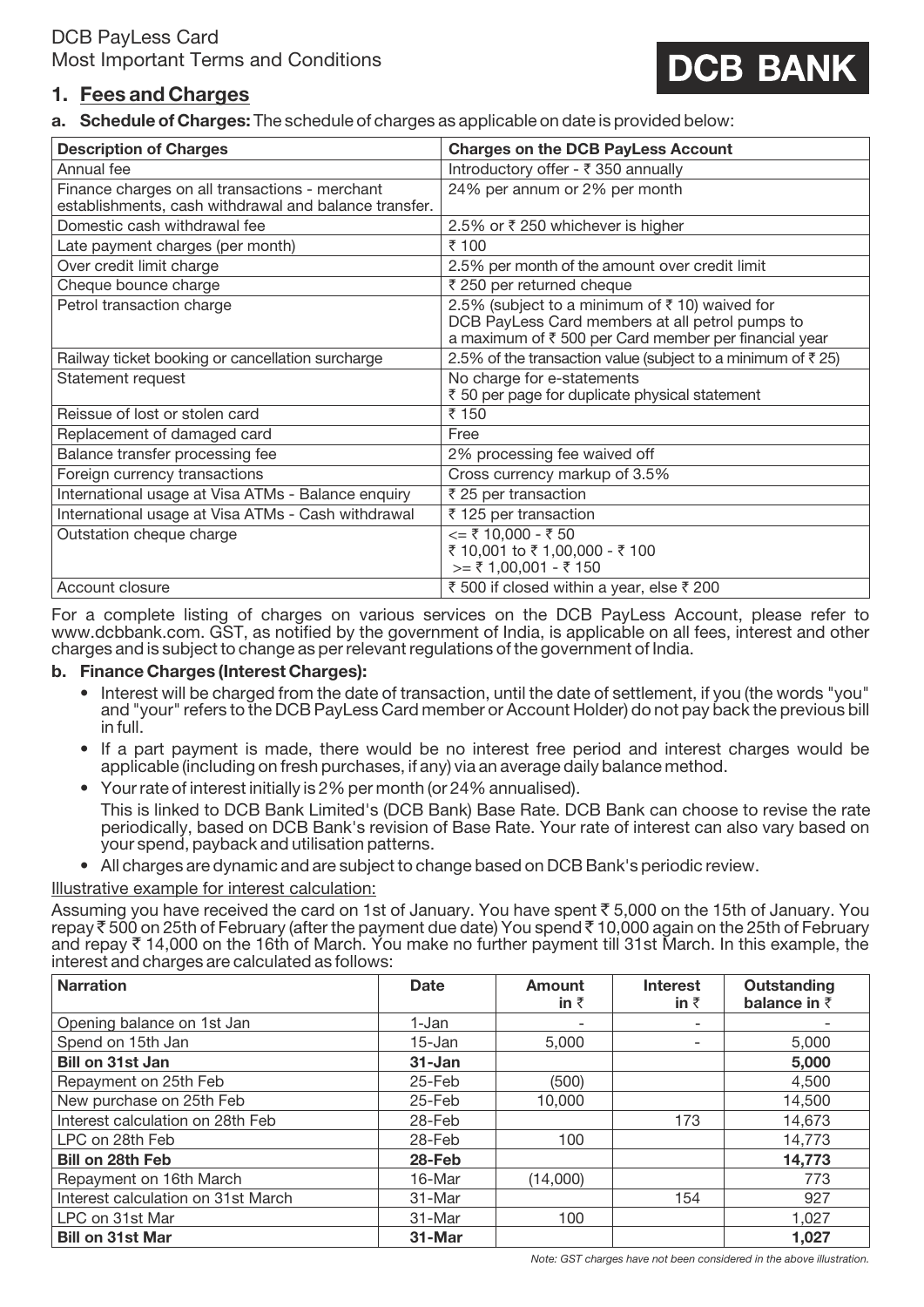- On 31st Jan 2017, there is no interest charge, because of the free credit period
- On 28th of February 2017, interest is calculated as follows Balance of  $\bar{\tau}$  5,000\* 41 days (between 15th Jan & 24th Feb) / 365 days\* 24% per annum =  $\bar{\tau}$  135 Balance of  $\bar{\tau}$  14,500\* 4 days (between 25th & 28th Feb) / 365 days\* 24% per annum =  $\bar{\tau}$  38 Total Interest for February 2017 =  $135 + 38 = 7173$
- On 31st of March 2017, interest is calculated as follows: Balance of  $\bar{\tau}$  14,773\* 15 days (between 1st & 15th Mar) / 365 days\* 24% per annum =  $\bar{\tau}$  146 Balance of  $\bar{z}$  773\* 16 days (between 16th & 31st Mar) / 365 days\* 24% per annum =  $\bar{z}$  8 Total Interest for March 2017 =  $146 + 8 = 5154$

*If you spend* ` *5,000 and you payback exactly the minimum amount due every month, then it may result in repayment stretching over 6 years with consequent interest payment on the outstanding amount. Therefore, you should, whenever your cash flow allows, payback substantially more than your minimum due. This will also help open up your spending limit and improve your credit rating.*

**c. Late Payment Charges:** Late payment charges are applicable on the DCB PayLess Card / Account if the minimum amount due is unpaid after the payment due date.

Illustrative Example for calculation of late payment charges:

Assume you receive a statement for the period 16 Oct - 15 Nov, with a payment due date of 3rd December, for an outstanding balance of  $\bar{\bar{\tau}}$  5,000. You need to pay at least the minimum amount due i.e.  $\bar{\bar{\tau}}$  500 in this example by the payment due date (3rd December), to ensure that no late payment charges are levied. If you fail to do so, then late payment charges of  $\bar{z}$  100/- would be levied on the card. Thus, in the example detailed above, if you make a payment only on, say 10th December,  $\bar{\tau}$  100/- will be levied as late payment charge. This charge will also be applicable if you make a payment of less than the minimum amount due ( $\overline{5}$  500, in this example) by the payment due date.

**d. Interest-free (Grace) Period**: The Grace period could range from 15 to 45 days.

Illustrative example for grace period calculation:

For a statement for the period 1st Jan to 31st Jan, the payment due date is 15th Feb. Assuming you have paid back your previous month's dues in full, the grace period would be:

For a purchase dated 1st Jan, interest-free grace period is 1st Jan to 15th Feb = 45 days For a purchase dated 31st Jan, interest-free grace period is 31st Jan to 15th Feb = 15 days

Thus the grace period can vary depending upon the date of the purchase. However, if you have not paid the previous month's balance in full, then there will be no interest-free period, including on the new purchases, if any.

### **2. Limits:**

The credit limit on your DCB PayLess Account will be 90% of the linked term deposit and any credit deposits into the account. The cash withdrawal limit is equal to the credit limit. However, the daily cash withdrawal limit on your card will be the lower of the overall cash withdrawal limit or  $\bar{\tau}$  25,000. The credit limit and cash withdrawal limit on your DCB PayLess Account are communicated to you at the time of opening of the account and are also indicated in the monthly statements. The available credit limit at the time of generation of each monthly statement is provided as a part of the said statement.

### **3. Billing:**

- **a. Statement:** DCB Bank will send you a monthly statement, showing payments and transactions for the month, provided the DCB PayLess Card has been active during the said period or there is an outstanding credit or debit balance in the DCB PayLess Account at the end of the period. The statement would be dispatched by surface mail to your mailing address as per DCB Bank records. Alternatively, you can choose to receive your statements via e-mail as well.
- **b.** Your monthly payment should cover all your installments, interest / other charges and at least 1% of your principal; subject to this, it will be 10% of your bill. This will be shown in your statement as the "Minimum Amount Due". If you exceed your credit/cash limit, the amount by which you have exceeded the said limit will also be included in the minimum amount due. This is subject to change from time to time and will be notified accordingly.
- **c. Payments:** Payments received against your DCB PayLess Account outstanding will be adjusted against all taxes, fees and other charges, interest charges, cash advances and purchases.
- **d. Methods of payments:** Payments towards the DCB PayLess Account may be made in any of the following ways:
	- By mailing the cheque or draft to any of the addresses provided on the reverse of the statement or by dropping it in the payment drop boxes at DCB Bank ATMs/Branches. Payments should be made to the DCB PayLess Account number as communicated in the monthly statements.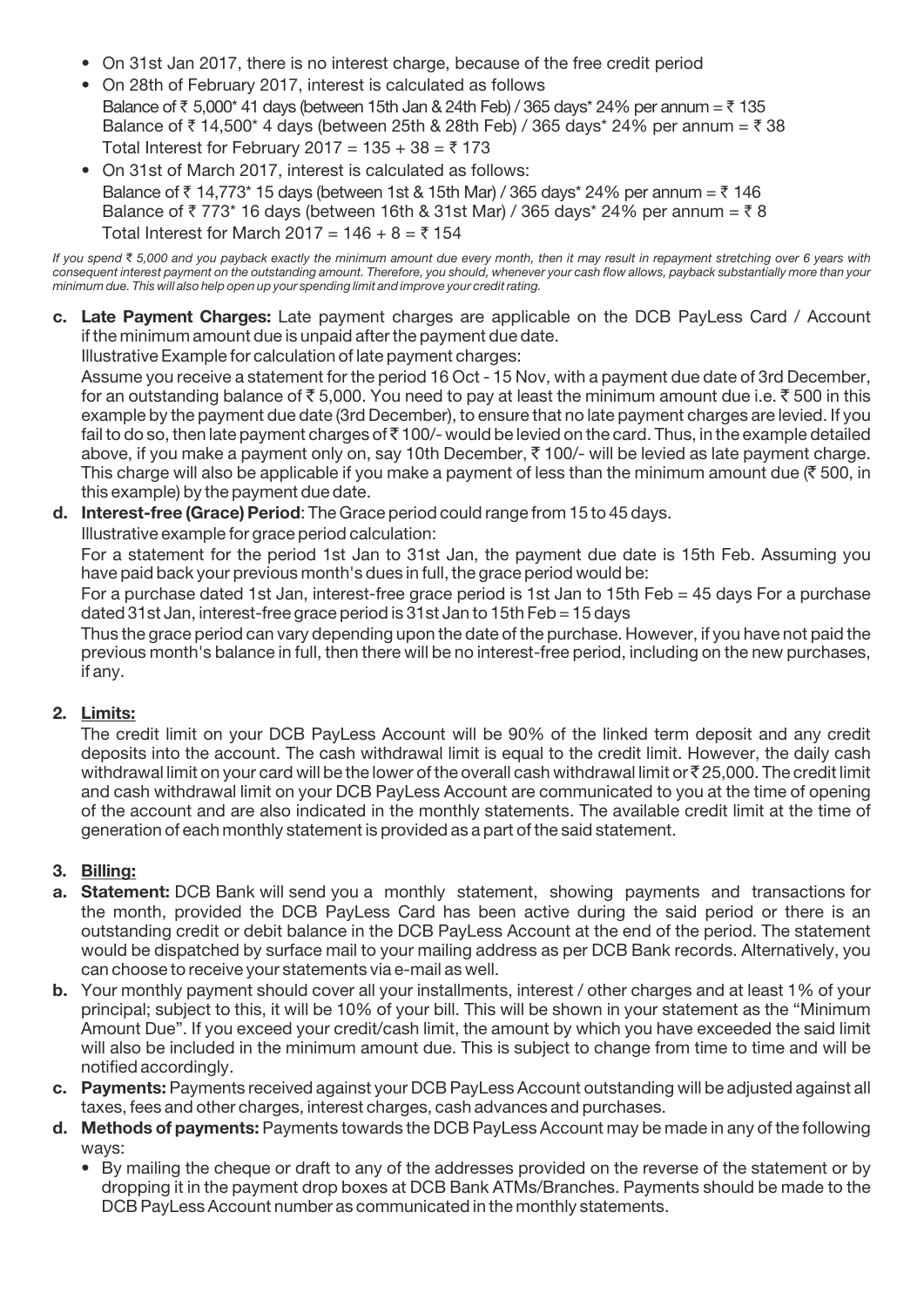- Online: You can also pay the DCB PayLess Account outstanding online at www.dcbbank.com through NEFT or RTGS.
- ECS: Payments can be made through Electronic Clearing System (ECS). Please check with your nearest branch or refer to our website www.dcbbank.com for a listing of ECS locations.
- In case you have a DCB Bank account, you can opt for standing instructions, where funds will be automatically transferred from your DCB Bank account to your DCB PayLess Account.

#### **e. Billing Disputes:**

If there is a dispute, you must inform DCB Bank within 30 days of receipt of the statement. On receipt of such information, DCB Bank may reverse the charges on a temporary basis. If, on completion of subsequent investigations, the liability of such charges is ascertained to be to your account, the charge will be reinstated in a subsequent statement and a fee of  $\bar{\tau}$  100 will be charged. You have a time frame of 60 days from the statement for informing DCB Bank of any other complaints/grievances.

#### **f. Contact Particulars:**

You can contact DCB Bank in any of the following ways:

- DCB 24-Hour Customer Care: Toll Free 1800 209 5363 or 1800 123 5363
- Write to us at DCB Bank Limited, 601 & 602, 6th Floor, Tower A, Peninsula Business Park, Senapati Bapat Marg, Lower Parel, Mumbai - 400013.
- Through e-mail, by writing in to customercare@dcbbank.com.
- Get in touch with Branch Service Operations Manager (BSOM) or Relationship Manager (RM) at the Branch / Business Unit you are maintaining your relationship.

#### **g. Grievance Redressal:**

If you are not satisfied with the response received on your enquiries, you can address the grievance to higher authorities in DCB Bank, through email, by writing into our Principal Nodal Officer at nodal.officer@dcbbank.com or approach him at the Corporate & Registered Office: " DCB Bank Limited, 601 & 602, 6th Floor, Tower A, Peninsula Business Park, Senapati Bapat Marg, Lower Parel, Mumbai-400013".

Please also refer to our website www.dcbbank.com for a complete listing of Regional Nodal Officers and the Banking Ombudsman.

#### **4. Default:**

If you do not pay the minimum amount due or the interest accrued on the account for 3 consecutive months, this will be reported in the monthly submissions to the credit bureaus, authorised by Reserve Bank of India (RBI). You will be reminded in subsequent statements to pay your dues. Balances crossing 100% of the fixed deposit amount will result in your being reported as a "defaulter". If the requisite payment is made, your record will be updated as "current" in the next refresh to the credit bureaus.

If your payments are overdue, follow-ups may be done by visitation, post, fax, telephone, SMS messaging, email and/or engaging third parties to remind, follow-up and collect dues. In the event of default, if DCB Bank is unable to contact you, DCB Bank will leave messages with third parties (defined as spouse / parent / other direct adult family member / secretary / accountant) available at your residence / office / mobile number / address.

DCB Bank may, at any time, combine and consolidate any of your accounts and other facilities availed of by you, including any outstanding with respect to your DCB PayLess Account held with DCB Bank. DCB Bank shall be authorised to set off, adjust or transfer any sums standing to the credit of any of such accounts in or towards satisfaction of any of your liabilities to DCB Bank on any account in any other respect.

In case of demise of the Card member, DCB Bank will liquidate the term deposit and clear the outstanding in the DCB PayLess Account. Any incremental balance will be transferred to the nominee.

#### **5. Insurance Coverage:**

- DCB PayLess Card members will receive a complimentary personal accident insurance cover of  $\bar{z}$  1 lakh per customer for accidental death due to road, rail and air travel.
- DCB PayLess Card members are also entitled to zero lost card purchase liability. However PIN based transactions like ATM cash withdrawals are not covered here. Customers need to report loss of card to the DCB 24-Hour Customer Care at Toll Free 1800 209 5363 or 1800 123 5363
- All insurance covers are for the primary card members only, unless otherwise indicated.
- The complimentary insurance benefit provided on the card will be available to DCB PayLess Card members as per the terms of the relevant insurance policy in force and only so long as DCB PayLess Card members are active cardholders of DCB Bank.
- Inactive cards and cards that are overdue for payment will not qualify for complimentary insurance covers.
- Insurance is a subject matter of solicitation.